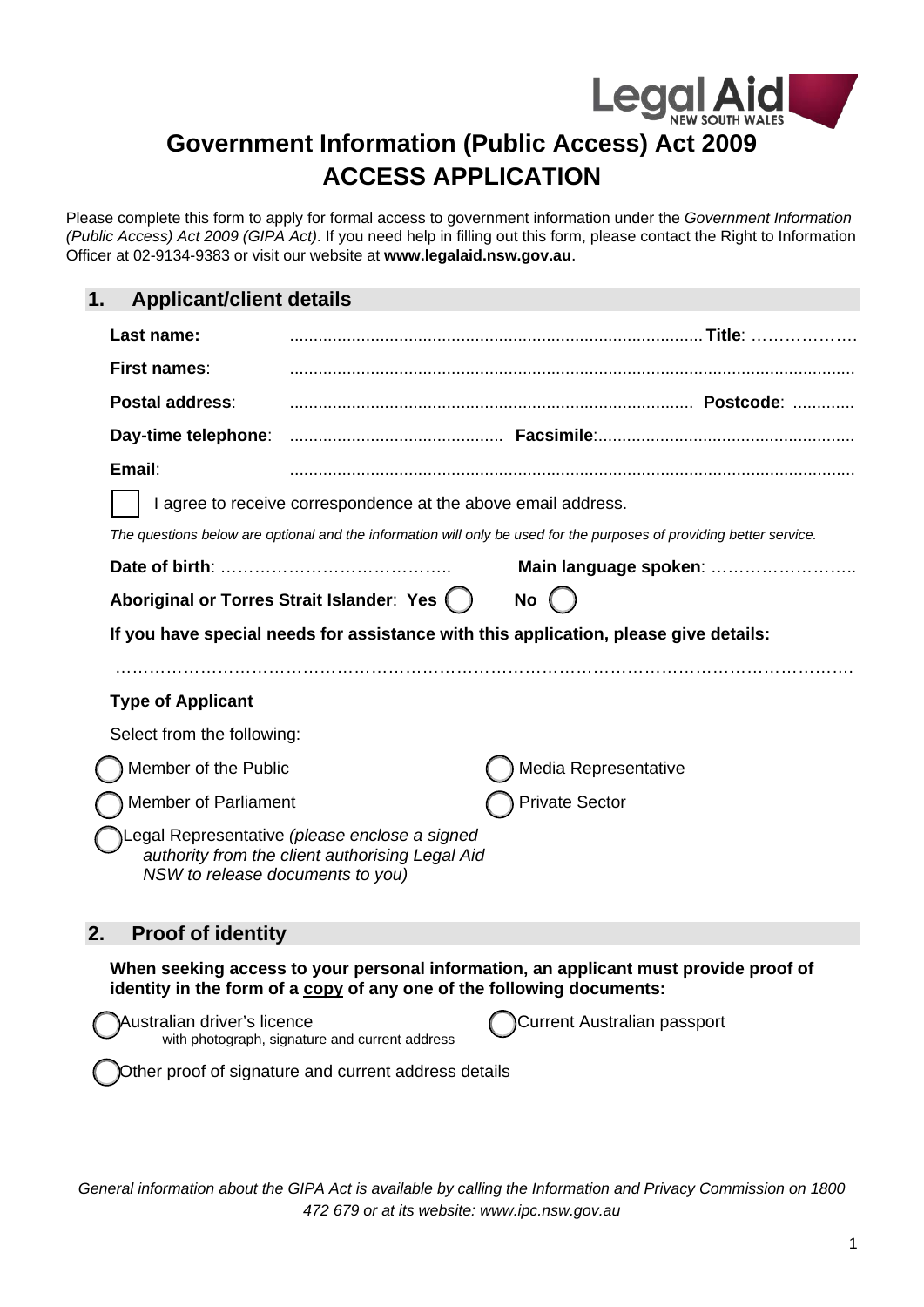## **3. Information sought**

Are you seeking access to your own/your client's personal information?

| Yes                                                                                            |                                                                                                                                                                                                           |
|------------------------------------------------------------------------------------------------|-----------------------------------------------------------------------------------------------------------------------------------------------------------------------------------------------------------|
| client?                                                                                        | Does your application include a request for the personal information of persons other than you/your                                                                                                       |
| Yes                                                                                            | No (we may remove any third party personal<br>information from the records)                                                                                                                               |
| Are there current legal proceedings relevant to your request for information?                  |                                                                                                                                                                                                           |
| Yes                                                                                            | No                                                                                                                                                                                                        |
| Please describe the information you are seeking in enough detail to allow us to identify it.   |                                                                                                                                                                                                           |
| Note: If you do not give enough details about the information, we may be unable to assist you. |                                                                                                                                                                                                           |
|                                                                                                |                                                                                                                                                                                                           |
|                                                                                                |                                                                                                                                                                                                           |
|                                                                                                |                                                                                                                                                                                                           |
|                                                                                                |                                                                                                                                                                                                           |
| Date Range:                                                                                    |                                                                                                                                                                                                           |
|                                                                                                | To assist us in processing your application, please tell us why you would like this information:                                                                                                          |
|                                                                                                |                                                                                                                                                                                                           |
|                                                                                                |                                                                                                                                                                                                           |
|                                                                                                |                                                                                                                                                                                                           |
|                                                                                                |                                                                                                                                                                                                           |
| <b>Consultation</b><br>4.                                                                      |                                                                                                                                                                                                           |
| you to third parties:                                                                          | The agency may be required to consult with third parties before deciding the application. For the<br>purposes of consultation, please indicate if the agency can disclose the following information about |
| Your name and/or company name                                                                  | Your reason for making this application                                                                                                                                                                   |
| 5.<br><b>Form of access</b>                                                                    |                                                                                                                                                                                                           |
| How do you wish to access the information?                                                     |                                                                                                                                                                                                           |

Inspect the document(s)  $\bigcap A$  copy of the document(s)

............................................................................................................................................................

Access in another way (please specify)